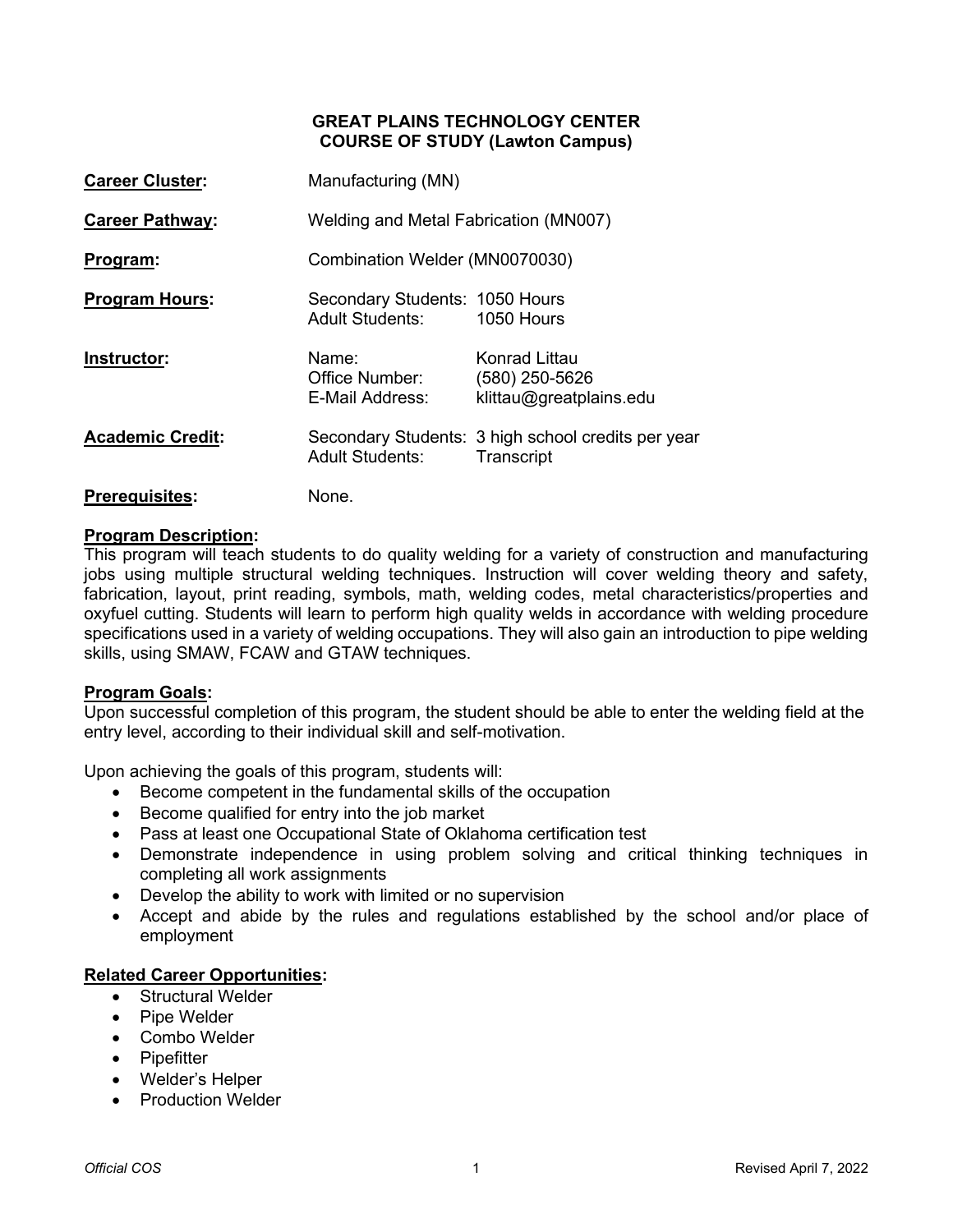## **Program Objectives:**

After successful completion of this program, the student will be able to:

- Perform various cutting operations with oxy-acetylene cutting equipment
- Perform shielded metal arc welding (SMAW) operations on steel in all standard positions
- Perform gas tungsten arc welding (GTAW) operations on steel in all standard positions
- Perform gas metal arc welding (GMAW) operations on steel in all standard positions
- Perform flux cored arc welding (FCAW) operations on steel in all standard positions
- Interpret welding related blueprints
- Layout and fit a welding project from a sketch or drawing
- Operate welding related equipment commonly found in the welding industry

### **Program Course Sequence:**

- HS Student and Part-time Adult (Year One): Course Sequence I
- HS Student and Part-time Adult (Year Two): Course Sequence II
- Full-time Adult (Year One): Course Sequence I and II

## **DESCRIPTION OF COURSES SEQUENCE I**

## **Course # Course Name HST HSL ADT ADL**

## **TI005GP Safety and Orientation 66 0 66 0**

This is an introduction to basic welding safety, math, hand tools, power tools, blueprints, rigging, communication skills and employability skills. Also an introduction to uses of safety equipment, protective clothing, and procedures for cutting metals are included.

## **TI069GP Blueprint Reading, Measurement and Math Basic 60 0 60 0**

This is an introduction to Basic Blueprint Reading for Welders, which will include the ability to interpret a basic drawing with welding symbols. Time will also include reading tape measures and using math formulas to complete basic problems.

### **TI006GP Cutting Processes 12 44 12 44**

This course identifies oxyfuel cutting, air carbon arc cutting, and plasma arc cutting equipment, set-up procedures and safety requirements for all of these cutting processes. Basic lay-out and measurement is also covered.

### **TI007GP SMAW Basic 23 98 23 98**

This course is an introduction to SMAW and welding safety, how to connect welding current and set up arc welding equipment. The course covers the importance of tools used to clean welds. This course will also cover the use of electrodes and basic electricity. Other areas covered in this course are SMAW beads, fillet welds, welding joint fit-up and adjustments, and weld quality.

## **TI00761 GMAW/FCAW Basic 23 88 23 88**

This course is an introduction to safety procedures for GMAW and FCAW equipment and explains the filler metals and shielding gases used to perform GMAW and FCAW. It also covers equipment setup and operations. Other areas covered in this course are GMAW, FCAW, and GMA-Pulse welding beads and fillet welds.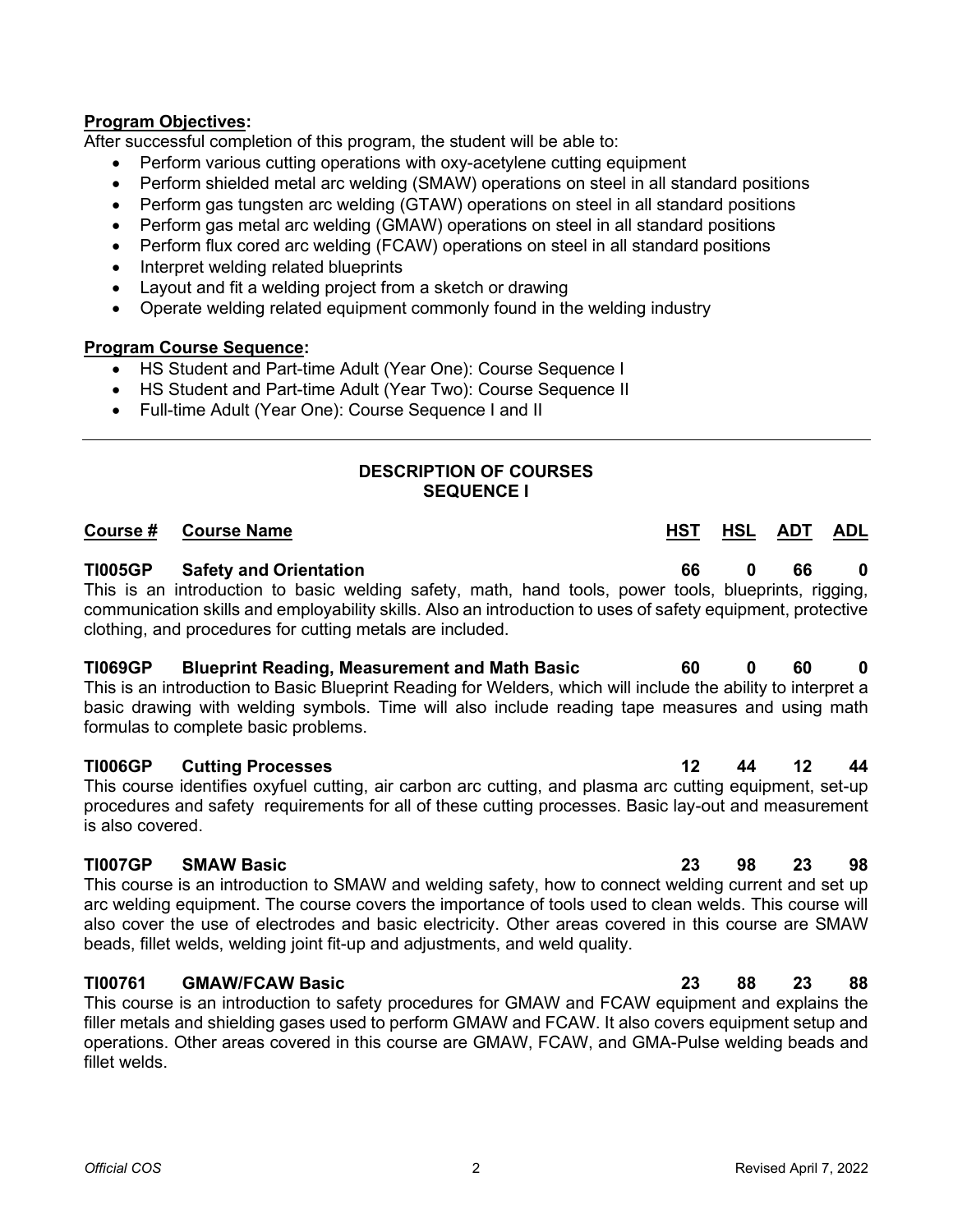## **TI008GP GTAW Basic 23 88 23 88**

This course is an introduction to GTAW safety, equipment, filler metals, and shielding gases. Students will be instructed to set-up equipment and shielding gases, prepare base metal and make beads and fillet welds with and without filler metal.

| <b>Sequence I Subtotal Hours:</b> | <b>Theory</b> | Lab  | Total |
|-----------------------------------|---------------|------|-------|
| High School Student:              | 207           | .318 | 525   |
| <b>Adult Student:</b>             | 207           | .318 | 525   |

## **DESCRIPTION OF COURSES SEQUENCE II**

**TI01673 Safety Orientation – OSHA 10 Hour Card 10 0 10 0**  This is the OSHA 10-hour General Industry Course. Students who complete this course will receive an OSHA 10-Hour General Industry Course Card. You must complete the training within a six (6) month time period spending no more than 7½ hours (450 minutes) in one (1) calendar day. You must complete all of the required modules prior to course completion and viewing the optional modules.

**TI070GP Blueprint Reading, Measurement and Math Advanced 45 0 45 0**  This course covers the advanced aspects of Blueprint Reading, Measurement and Math. It also covers the Theory of Pipefitting and Layout. The use of tools used in pipefitting and layout is also covered, as well as the Nondestructive Testing used in the piping industry.

## **TI009GP SMAW Advanced 6 87 6 87**

This course covers the aspects of SMAW advanced welding practices. This course is an introduction to open V-groove welds and how to set up welding equipment for making an open V-groove weld. Procedures for making flat, vertical, horizontal, and overhead open V-groove welds are covered. It includes the weld quality, destructive testing of welds, and welding blueprints.

## **TI010GP GMAW/FCAW Advanced 0 30 0 30**

This course covers the advanced aspects of GMAC/FCAW welding. The course explains GMAC open Vgroove welds and FCAW V-groove with backing. This course identifies weld quality and explains welding blueprints. Destructive testing welds is covered.

## **TI00092 SMAW Open Root Pipe Welds I 10 108 10 108**

This course is an introduction to making open root welds on pipe. It will cover uphill and downhill welding of pipe in the 2G, 5G, and 6G positions. Weld quality and visual inspection of welds is also covered.

## **TI011GP SMAW Open Root Pipe Welds II 23 108 23 108**

This course covers the aspect of SMAW pipe advanced welding practices. It provides the procedures and practice for making 6G welds, preparing coupons for testing, and destructive testing of pipe welds.

## **TI012GP GTAW Advanced 0 98 0 98**

This course covers the aspects of GTAW advanced welding practices. Instruction will be given on making open-root GTAW welds on plate and pipe using both combo-welding techniques (GTAW and SMAW) and 100% GTAW pipe welding techniques.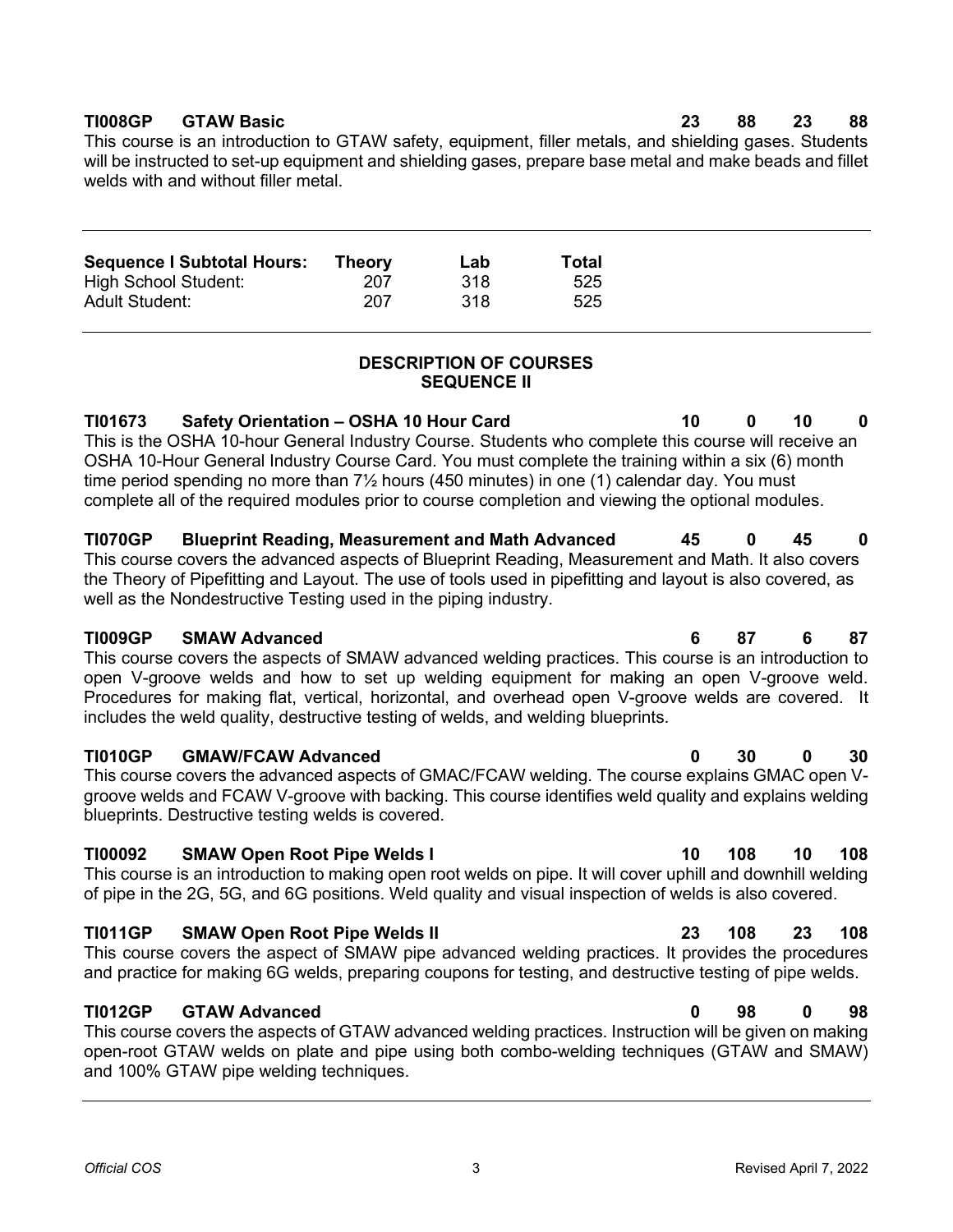| <b>Sequence II Subtotal Hours:</b><br><b>High School Student:</b><br><b>Adult Student:</b> | <b>Theory</b><br>94<br>94   | Lab<br>431<br>431 | Total<br>525<br>525   |  |
|--------------------------------------------------------------------------------------------|-----------------------------|-------------------|-----------------------|--|
| <b>Program Total:</b><br>High School Student:*<br><b>Adult Student:</b>                    | <b>Theory</b><br>301<br>301 | Lab<br>749<br>749 | Total<br>1050<br>1050 |  |

\* High school students may complete this program in an adult enrollment status if necessary. Please see your instructor or counselor for details.

## **Evaluation Policy:**

### **Employability Grades (100 points per week; 40% of final grade)**

The employability skills grade is based on 20 points per day (which may include: attitude, attendance, safety, punctuality, cooperation, participation, clean-up, class preparation, school/classroom rules, and time management). Points will be deducted if these responsibilities are not met at the instructor's discretion. Students will be allowed to make up unearned employability points for **excused** absences only. Full credit will be given for assignments/tests that have been made up due to excused absences only (see Student Handbook).

### **Performance Grades (40% of final grade)**

• While daily grades reflect the student's work attitude, progress chart grades reflect the student's ability to perform the tasks assigned in the various welding processes. Upon completion of each task, the student's performance will be evaluated using a check list provided to each student. No performance grade below 85% will be accepted by the instructor.

### **Test Grades (20% of final grade)**

- Theory tests will be given at regular intervals. These will be objective tests designed to test the student's technical knowledge. All safety tests must pass with 100% accuracy.
- Skill tests will be given at the end of most units to make sure students are developing the skills necessary for entry into the welding field. Skill tests will not only count as weld grades, but will also be counted as a test grade. Each will be worth 100 points.
- Students who do not reach skill tests on the progress chart or do not complete them by the end of the grading period will receive a "0" for both weld grade and test grade.
- If a student has time in the next grade period to complete a skill test that was missed, they may do so, but only for competency profile requirements; no test grade will be given.

### **Final Grade (9 Weeks Period)**

9-weeks grade will be calculated by averaging grades in each category and summing each category according to their assigned weight. Progress reports will be sent to home schools at six and twelve-week intervals each semester as required or requested. Grades are accessible online at<http://sonisweb.greatplains.edu/studsect.cfm>

### **Grading Scale:**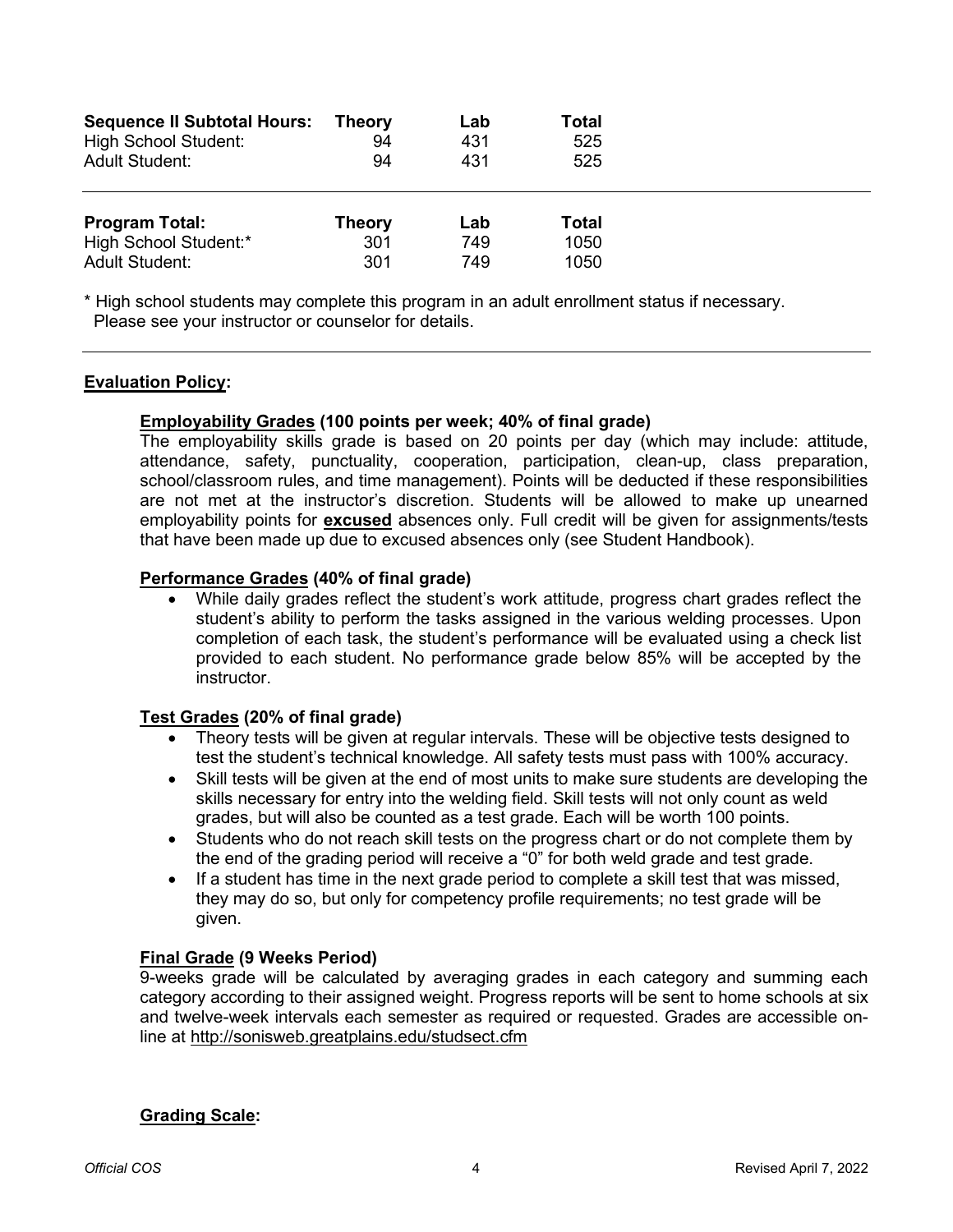The grading scale as adopted by the Board of Education is as follows:

 $A = 90 - 100$  $B = 80 - 89$  $C = 70 - 79$  $D = 60 - 69$  $F = Below 60$ W = Withdrawn I = Incomplete N = No Grade (Refer to Student Handbook)

## **Make-Up Work Policy:**

**All Make-Up Work Is The Responsibility Of The Student.** Make-up work will be handled as specified in the GPTC Student Handbook and the Welding Student Handbook. Please be sure to read and understand all student policies, especially make-up of assignments, tests and employability due to absences. Students should always arrange for any make-up work with the instructor as per the Student Handbook. Students should keep track of his or her progress and grades.

## **Attendance Policy:**

For specific information related to attendance and tardiness refer to the Student Handbook. Students should keep a written record of their absences and tardiness.

## **Course Requirements and Expectations**:

The general course requirements and expectations include:

- Teaching methods consist of lecture and "hands on" projects.
- The student must demonstrate the ability to apply safety to all aspects of the welding field.
- All students must adhere to the policies and procedures in the GPTC Student Handbook.
- It is highly recommended that the student have purchased or attained the required tools and equipment for employment as a welder. Possessing a valid driver's license will also benefit the student and is recommended.

## **Student Behavior Includes:**

- All students will wear welding class uniforms. Uniforms will be worn from the beginning of the class period to the end of the class period, or until shop cleanup is finished. This includes during any period of time when a student may be out of the shop or classroom 155.
- Overalls will be worn properly and not tied around the waist at any time. Overalls in need of repair will be fixed within 3 days or replaced. Students may not alter their overalls in any way without the specific permission of the instructor. Overalls must fit properly or be replaced.
- Students will also be expected to wear their student ID badge any time they are on campus, this includes break times. Student ID badges will not be altered in any way. Students will wear their overalls properly while on break.
- Students will wear boots that completely cover the feet, laced properly. Students will wear clear safety glasses at all times while in the shop environment. Clear prescription glasses will be permitted. Safety glasses may not be altered without the specific permission of the instructor.
- Shorts will not be permitted at any time. Full length pants are to be worn as this is a working environment. Tank tops or sleeveless shirts are not to be worn at any time. No piercing at all visible shall be worn at any time.

*NOTE: For additional information or questions regarding the GPTC School policies and procedures,*